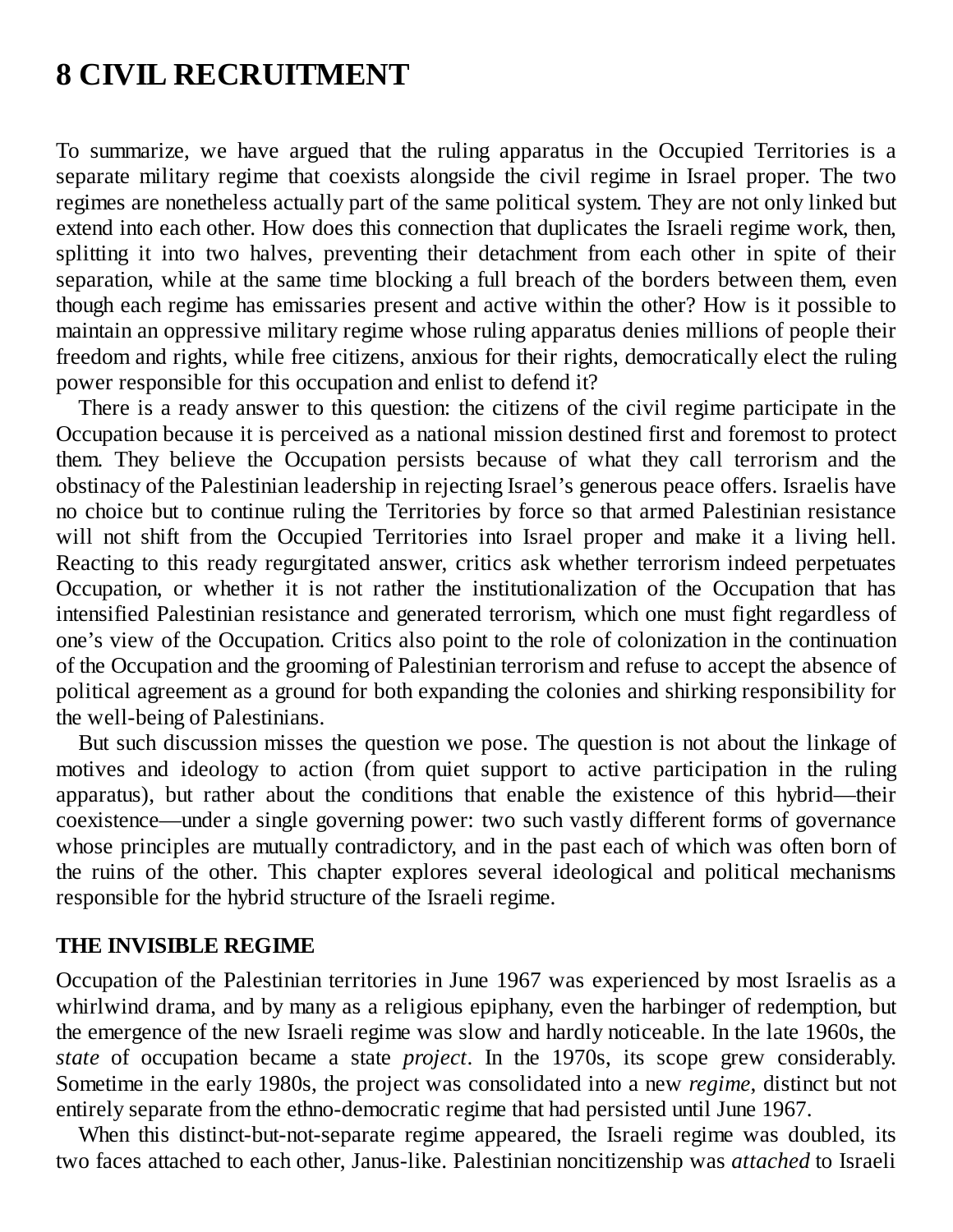citizenship, and the Occupied Territories—their legal status left undetermined—were attached to sovereign Israeli space, which had already received international recognition (except for the status of Jerusalem). The spatial and civil separation of governing and governed discussed above help *separate the government in Israel from the ruling apparatus in the Occupied Territories*, isolate the former and emphasize its democratic features, while blurring and justifying the tyrannical features of the latter. By the same measure, the Palestinian governed are also separated from *the governing power that rules them*, while their participation in it marginal and restricted as it may be—is denied. Together, these divisions and separations retain the image of the governing power as Jewish and the image of the Israeli regime as democratic. Each of these separations limits the integrity of the other and charges a high price to maintain it. No separation is fully realized, and the gap thus created produces chronic instability and a task that can never be fully accomplished.

These divisions are now integrated as components in a form of domination that has become its own end, the perpetuation of ruling by *inclusive separation*. However, each division is usually represented and conceived of without accounting for its systemic role, and is discussed and justified with respect to specific strategic objectives that it allegedly serves, such as preserving security, assuring the continuity of Jewish settlement, securing Israel's water reserves, and so on. These aims are presented as if they were consensual (among Jews, of course), and the use of separations as means for their implementation is almost indisputably accepted as within the authority of the government or the army. Indeed, in Israeli public discourse there is hardly any dispute with respect to these separations.

As strategic objectives, the principles of separation are explicitly formulated and discussed. But the form of control in which they play a systemic role goes unnoticed; its perpetuation is no one's goal, and no political party has turned it into a cause for struggle. Ruling Palestinians as noncitizens, imposing spatial divisions so as to block and monitor their movement or to create and protect "clean" Jewish areas are presented as things one prefers not to do, but must do nevertheless, as if by some force majeure. The principles of separation are accepted in public discourse in Israel as a kind of law of nature, a decree of fate, or at best, a kind of compromise imposed on the State of Israel by the actual presence of Palestinians who insist on staying and dare resist Israeli rule. But the Palestinians do stay and have turned this steadfastness into an ethos (*sumud* ); geopolitical conditions make their expulsion an unrealistic mission, and the national (or ethnocratic) definition of the regime rules out their naturalization. Still, the principles of civil and spatial separation are not presented as a solution of the "Palestinian problem" or a way to end the Occupation, but rather as an efficient way to "manage the conflict." However, accepting the fact that this management—essentially temporary—will last into the foreseeable future also means accepting (without admitting it, of course) the fact that the means have become structural conditions.

The two principles of separation are seen as legitimate, not because they are conceived of as a solution, but precisely because no foreseeable solution appears, and they are presented as a substitute for a solution—a means to manage the conflict and ensure strategic objectives. Recognizing the temporality of the form of control in the Territories and refraining from a decision about their final status directly contribute to the misrecognition and legitimacy of Israel's dual regime. In other words, in order to gain legitimacy, the form of control must be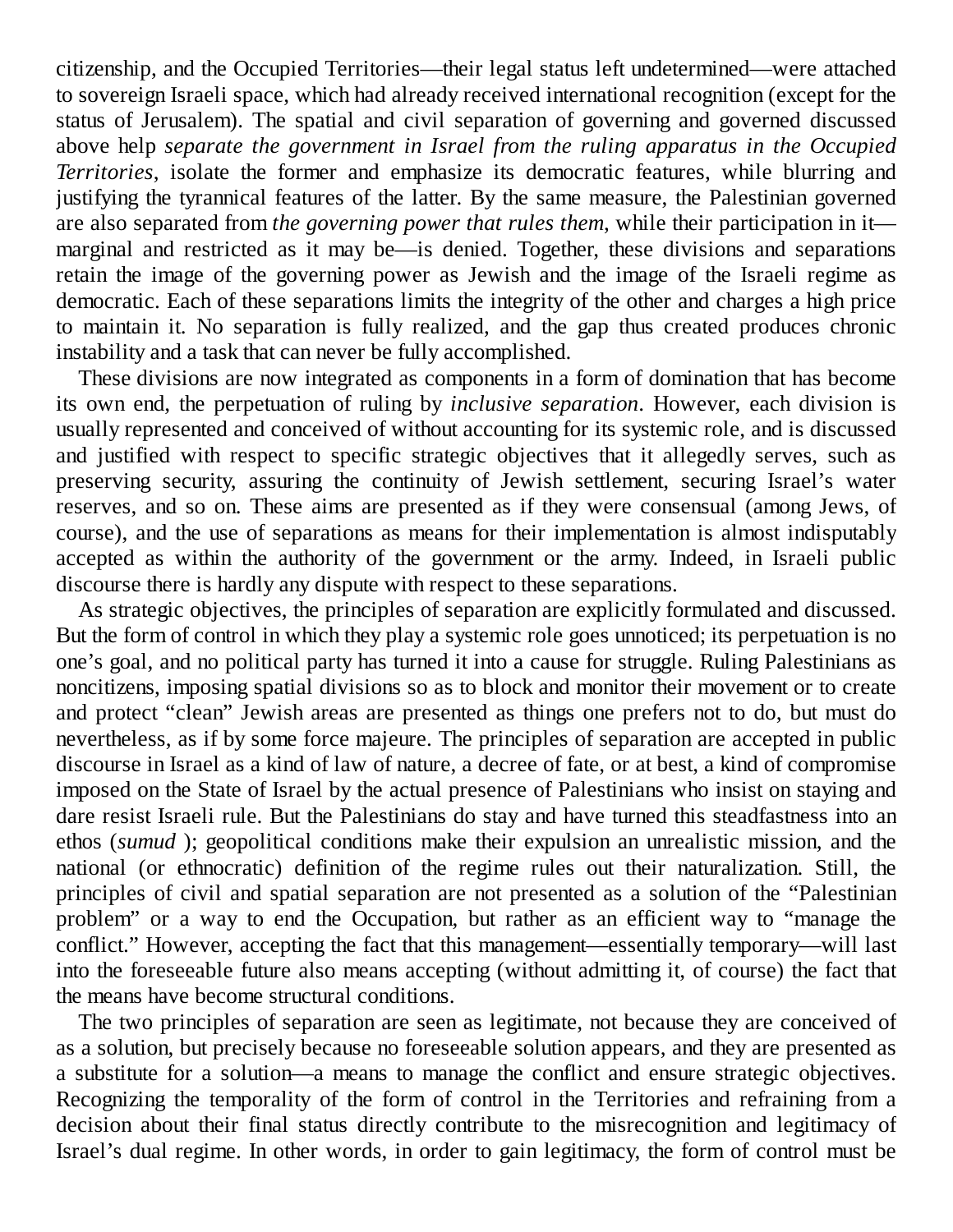presented as a strategy of the governing power, and its temporariness must be manifest and grounded in the various governing arrangements. This manifest temporariness, expressed in endless diplomatic talks as much as in numerous changes in the Occupation regime's regulations, is one of the dimensions of the regime. This presumed temporariness plays a significant role in the political sphere of the civil regime. Since the policies at work for securing the perpetuation of the dual structure of the Israeli regime are presented as strategies for conflict management during an interim period, their unilateral dimension is hardly ever contested.

This, then, is how the Occupation regime is introduced and discussed in Israeli public discourse: as a temporary, misrecognized form of control whose unilateral imposition on its Palestinian subjects is legitimate almost a priori. In this context, the Occupation regime is a project that can be broken down into a series of strategic decisions. Ruling the Territories by force is a necessary aspect of this project, a mission that citizens serving in the army are called upon to carry out from time to time, in collaboration with a small group of government functionaries and devoted settlers by the tens of thousands. Those who, more or less willingly, take part in this mission see themselves as working for Israel's security, not for the perpetuation of its regime. As a form of control and a sui generis system of government, the Occupation remains almost invisible.

## **ISRAELI JEWISH CIVIL HABITUS**

Most Israeli Jews continue to regard their country as a democratic one, in which almost every resident is a citizen and all citizens enjoy equal civil status. They do not think of Israel's regime in terms of almost half a century of ruling the Occupied Territories. The policies that maintain and reproduce this regime are considered as legitimate and authorized democratically. This blind understanding is the only dimension of the civil separation that is almost impeccably concurrent with the spatial division, regardless of where it is delineated. Israelis, both "here" and "there," grasp the governing power exercised in their own habitat as "their own" and as separate from the means of control applied in the Occupied Territories. In their habitat, they expect to be ruled by law, as citizens for whom the transition from withheld to eruptive violence is authorized and regulated by the law and executed by a ruling apparatus accountable to and checked by the legislature and judiciary. Many of these citizens take their citizenship seriously, even employing highly developed civil tools and skills, and they protest in various ways when they detect a change or violation of the rule of law, or of the principles of separating the different authorities. However, they take for granted the absolute lack of such conditions under the Occupation regime.

Under the Occupation regime, violence erupts in an irregular manner and inflicts harm and humiliation when withheld. The ruling apparatus is not accountable to the legislature and is hardly ever checked by the judiciary; as regards Palestinian subjects, for all practical purposes, this apparatus at one and the same time legislates, executes, and judicially supervises its own actions. The regime thus maintained is not operated by aliens (although the government has tended to outsource some of its functions of late), but by citizens of the State of Israel.<sup>1</sup> When they cross the separation line between "their" regime and the other, they see no wrong in this mode of operation. The only place, then, where full and stable concurrence is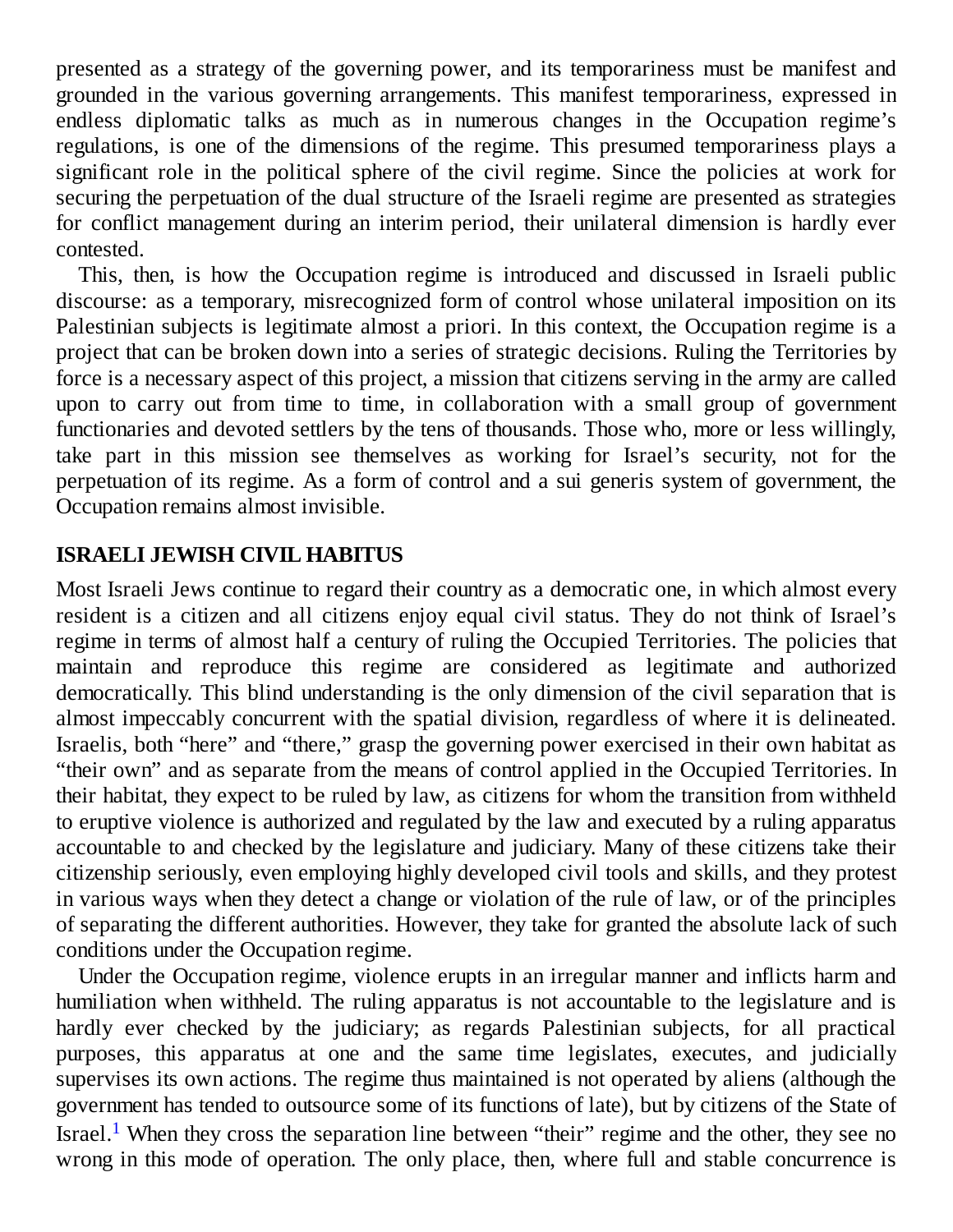found in the civil and spatial divisions is in the consciousness of Israeli citizens. The citizens of democratic Israel's political habitus, in Bourdieu's sense of the term,<sup>2</sup> are therefore an arm of the Occupation and a key factor in understanding the Israeli regime.

Political habitus is the cluster of skills, tendencies, and expectations that makes possible the transformation of citizenship from a legal category with political significance into a code of relations with the various branches of government, as well as with other citizens and noncitizens—a code for living together with others who are subject to the same government. When political habitus is (ethnically) nationalized and the nation is perceived in ethnic and partisan terms, the code of civil relations is dictated by the basic division into "our" nationals and other nationals, and basic civil—and universal—companionship is incurably impaired.

Civil habitus in Israel has been thoroughly nationalized. One's political habitus is largely acquired through socialization into military service, which is almost exclusively Jewish, and through the presence of military life and preparation for it within the family, peer group, and school.<sup>3</sup> Despite the liberalization of civil society since the 1980s, Israeli Jewish and Israeli Palestinian civil society are profoundly separate. The few binational civil frameworks that do exist deal mainly with structural discrimination against Palestinian citizens. When citizens concern themselves with improving education in the school system, urban bicycle tracks, and green spaces, they usually do so in their own national grouping, replicating the separation of Jewish and non-Jewish citizens. Thus the basic solidarity of all those governed as citizens is gravely impaired and almost any opposition to the government is usually carried as if it concerns only one national group, no matter how universal the matter at stake may be.

To the above should be added explicit ideological mechanisms. The Israeli educational system denies young citizens elementary historical and geopolitical knowledge, nurtures forgetting and ignorance, and disseminates falsehoods. Whole chapters in the history and culture of the Jews that do not coincide with the Zionist meta-narrative are excluded from school curricula. The narrative of the founding of the State of Israel does not, for example, include the Nakba—the expulsion of the Palestinians, making them refugees. To the extent that it is known at all, the fact that refugee status is a central characteristic of the national existence of the Palestinians—including the internally displaced in Israel proper—is seen as a natural aspect of Palestinians' being in the world. Israel's contributions to the failure of various peace initiatives from the 1950s down to the present are not mentioned. The Green Line has been erased from maps and from Israelis' consciousness, and the scope of the jurisdiction in which Israeli law applies is unknown to the public. The state, its regime, and often its government too, are treated as one and the same and are presented simply as concurrent with "the people [*am*] of Israel," a term that could have been used ambiguously, as referring to the entire Israeli demos but almost always refers to the Jewish nation alone. Civil disobedience is presented as treason, and refusal to do one's military duty in the Occupation forces is regarded as a direct threat to Israeli democracy.

The common denominator of all these forms of denying knowledge and nurturing ignorance is the effort to separate the citizenry (the civil nation) from the ethnic nation, drawing the image of the nation along the precepts of the Zionist narrative and blurring the difference between recruiting citizens for the government, the state, and the nation. The state apparatuses in Israel proper nationalize citizenship and systematically impair the development of civil habitus. They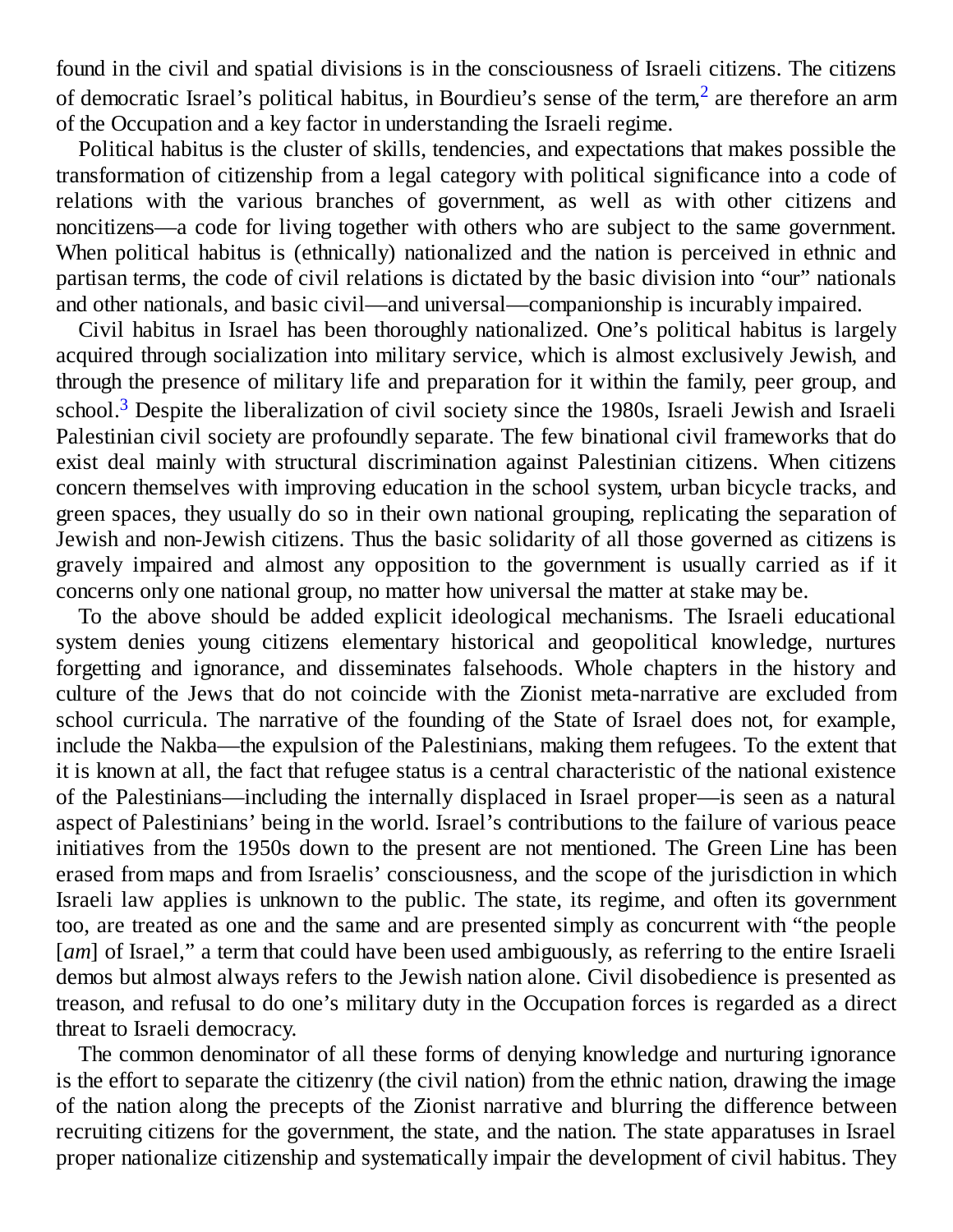disrupt the citizens' orientation in their own life-world, limit their ability to perceive and conceptualize the political and social problems they share as citizens, their ability to weigh various modes of action and select them in an informed manner. Geography, history, architecture, archaeology, urban planning, culture, and literature are permanently recruited to help Jewish Israeli citizens forget or disregard what Jewish citizens *do to others* in the name of the State of Israel. Various practices that enhance ignorance such as restricting access to information, closing certain archives and limiting access to selected documents in others, erasing traces of localities and buildings—are all permanent fixtures in civil everyday life.<sup>4</sup> And they are not necessarily dictated or orchestrated by any authority. The clerk at the mapping center knows that he must cut away the Green Line from the old maps in his storeroom before handing them to a citizen; the tour guide knows how to tell the story of the ruin in front of which he stands, attributing it to Jewish history without mentioning the Arab village that existed at this very spot until merely a few decades ago; the selector at the airport knows whom he must question and further delay, regardless of the formal protocol; the official at the Ministry of the Interior knows he may harass the Palestinian facing him, asking for documents not required of Jews. Wherever one encounters the shadow of a Palestinian presence, in person, documents, or ruins, one might encounter similar practices of denial, repression, and discrimination.

Especially important are the denial of the Nakba (as if Palestinians are simply born refugees) and the erasure of the Green Line (making "the Territories" abstract and geographically flexible). Citizens are thus prevented from understanding the fact and significance of their own participation in a regime of inclusive and oppressive separation, and their perception of this participation as a "contribution to society" is made all the more comfortable. When civil habitus is thus recruited for the sake of the ethnic nation, *part of the governed represent the nation and the governing power instead of the governing power representing all of the governed*. Those Israeli citizens, a tiny minority, who are committed to the nation of citizens and see the state as accountable for the welfare of all are regarded as radical and often portrayed as "Israel haters."

## **(NON)ALIEN GOVERNMENT**

The conception of the nation-state commonplace in Israeli public discourse assumes the existence of an ethnic nation as a defined political entity that has a right to self-determination. From the ethnic-national perspective, the state and its government are the nation's means to fulfill its self-determination. The state is the fullest expression of the nation's selfdetermination, and each of its apparatuses is supposed to serve the interests of the nation, its aspirations and vocation.<sup>5</sup> The nation is constructed as preceding the state, logically as well as spatially and temporally. The state is perceived as a stage in the nation's history. The state's territory is a contingent effect of the state's weakness or strength. It is the nation that should dictate its "natural" or "historical" borders, desirable demography, and the rules for joining the body politic to its state. The nation, not the state, is the whole that binds together the government and the governed subjected to it, contains their contradictions, and reconciles social divisions of all kinds. The nation's narratives and political imagination, replete as they are with blood and destiny, religious motifs and rhetoric, are interwoven into family life, private and collective memories, and the upbringing of individuals. The nation calls upon each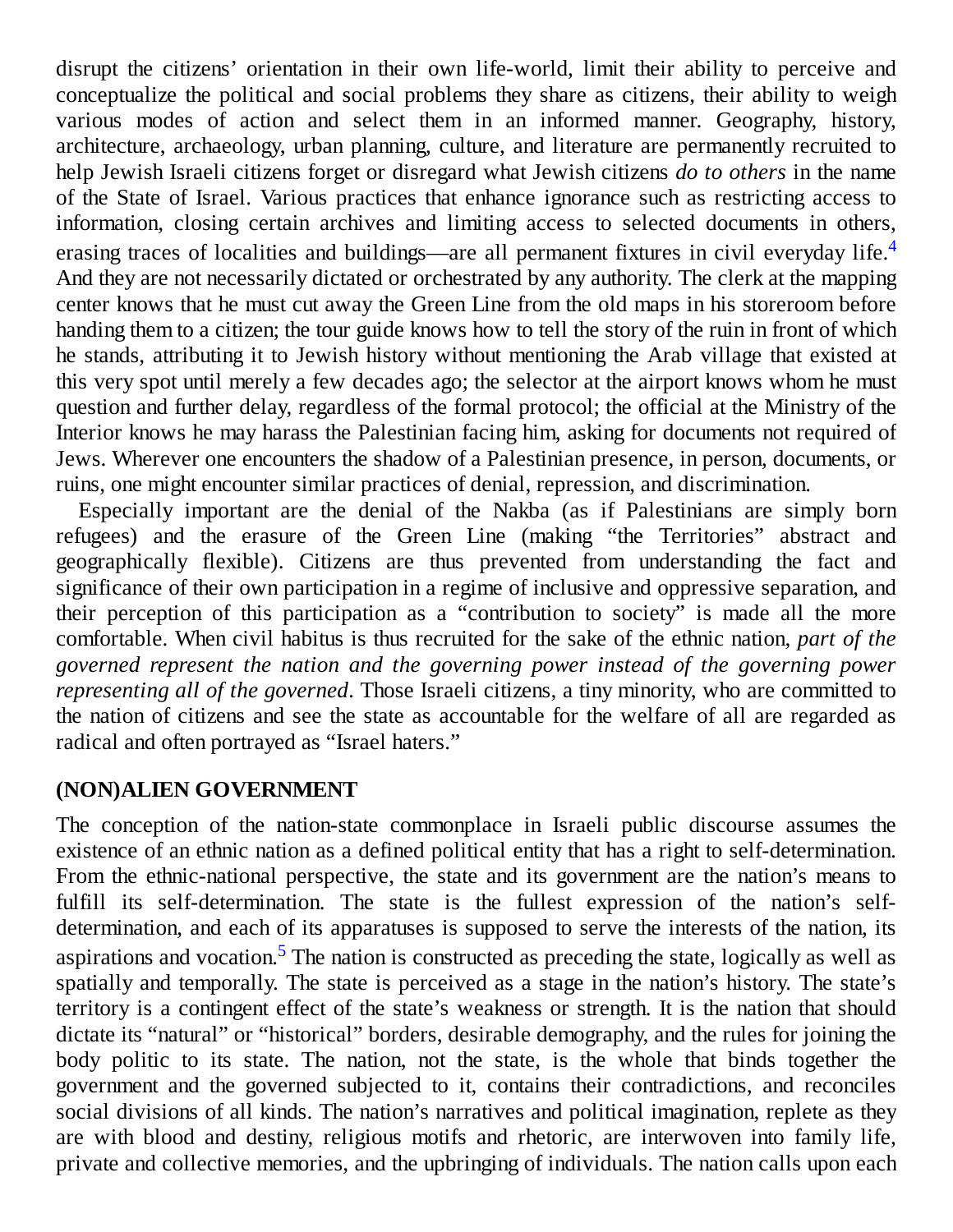and every one of its members to rise above utilitarian considerations—to the extent, even, of sacrificing his or her own life; it has immense power to mobilize individuals and recruit them for the national cause.

However, some important facts are missing from this nationalist conception of the nation, for which the state becomes a tool of self-realization. Missing is the state's immense contribution to constructing the nation as an ethnic group, as what frames the state's historical narrative, and determines the boundaries of its body politic. Missing also is the recognition of the role of various ruling apparatuses in teaching nationalism in the home and at school, at the workplace and in the army. For the state constructs nationhood in various ways, which are not merely "ideological," through legislation, censuses, naturalization laws, and exclusions.

The relation between nationhood and state, like the relation between sex and gender, is a result of historical construction whereby the "natural" component, too, as it were, owes its separate existence to apparatuses of cultural construction. Thus constructed, nationhood is a recruiting mechanism operated by state ruling apparatuses to ensure the obedience, partnership, and loyalty of members of the nation to the state's government. Since this nationhood is ethnic and many of the state's citizens and governed subjects do not belong to it, national mobilization means recruiting members of one governed group to support the government and regime that separate them from other groups, establishing and justifying the hierarchy that ranks them. When ethnic nationhood becomes state religion, the real competition is not between the nation and the state but rather between the nation and the citizenry. This is a competition between two separate discourses of citizenship and, more than that, between two types of political habitus. The first of these is *civil*, whereby the state and its government draw their legitimacy from the entire governed demos, the association of citizens; the primary civil commitment is to this civil association, and commitment to the state and its government is derived from that civil commitment. The second habitus is ethnic-*national*, whereby the state draws its legitimacy from expressing the self-determination of an ethnic nation, and the primary commitment is to that nation.

One decisive difference between a civil and an ethnic-national political habitus is the extent of the ruling power's alienation. No matter how republican a state becomes, civil habitus leaves a certain distance and alienation between the ruling power and the citizens. The government is supposed to present its justifications to the citizenry, receive its authority from it, and renew its authority by force of the agreement vested in it by the citizens. And vice versa: where distance remains, governing power appears alien, intrusive, and interfering. While there is still enough space for political action, civil solidarity flourishes, and citizens mobilize to curb the government and limit it, to reshape it. In a democratic civil body politic whose members see themselves as the source of the government's authority, this authority is always conditioned and alienated to a certain degree, and this alienation cannot be totally eliminated. Alienation may take on more or less refined forms. The government may appear more or less citizen-friendly. It may reduce or increase the oppressive friction between subjects and rule, softening or intensifying the fact of being governed and the feeling of being "ruled by an other." However, that feeling never really disappears. It is, in fact, an expression and a guarantee of the citizens' liberties vis-à-vis the power that rules them.

National habitus functions differently. The government is supposed to be the ultimate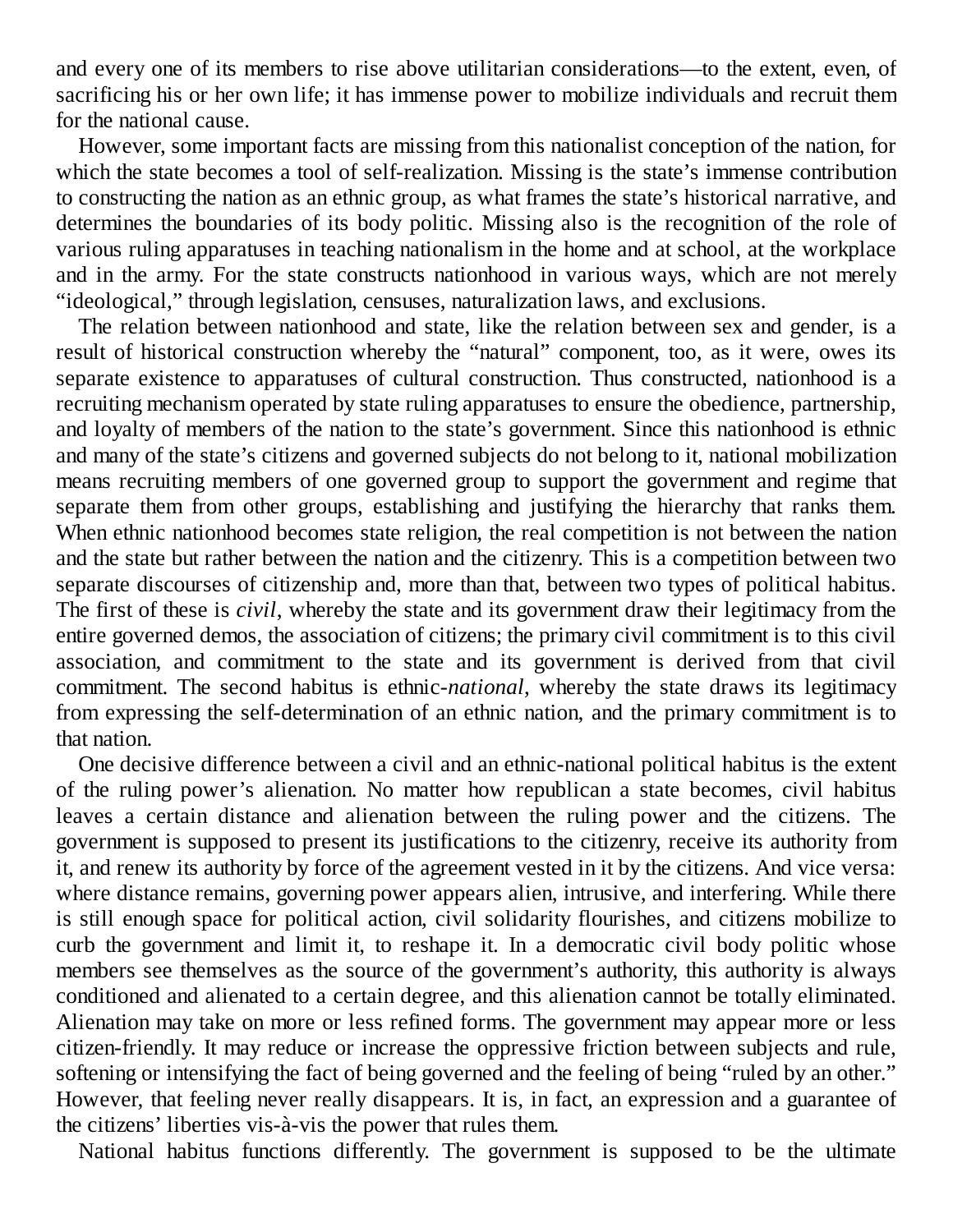expression, driving force, and guardian of a national project that stems from a collective entity that both precedes this power and exceeds it. Ethno-national political habitus is about taking part in the nation, not the citizenry, and the ultimate way to do this is by taking part in the government that embodies it. Rising to the call of power, taking a position in government, serving in the military, violating basic human rights, or persecuting a national minority may all be perceived as ways of partaking in the national project. Hence, to the extent that democratic institutions introduce a certain sense of alienation with regard to the ruling power, they are perceived as obstacles to the national project and the functioning of the government, limiting the agenda of the Jewish nationalist forces in any Israeli government.

The British Mandate to rule Palestine ended in May 1948. The Jews celebrated as though they had single-handedly freed themselves of alien rule. For the Palestinians who survived the Nakba and were made Israeli citizens shortly thereafter,<sup>6</sup> the founding of the Jewish state was simply a transition from one alien rule to another. The integration of Arab citizens into the political community was limited and partial. They had the privilege of voting for the Knesset but were subject to martial law and close surveillance by the General Security Services, which largely diminished their ability to organize, take political action, or participate in the discussion of the way they were governed. Their presence in the political sphere was perceived from the outset as a disturbance to be treated by nonpolitical means. Their concentration within reduced living areas and the restriction of their movement outside and among these areas removed them—at least for a while—from public space and made them subjects of governance by special state apparatuses (in the Ministry of Defense, the Military Government, the General Security Services, the Office of the Prime Minister's Adviser on Arab Matters, or the Ministry of Minorities).<sup>7</sup>

Until the mid-1990s, Arabs were never an explicit category in Israeli law. Their "treatment" was not a part of the government's overt policy; rather, it remained the business of the state's security system. Jewish citizens were expected to agree tacitly to this kind of treatment of their Arab fellow citizens. They were supposed to accept that a whole group of citizens posed a "security threat" and could therefore not be partner to the general public space, but had to be "treated" in supervised spaces, in a different manner than the rest of the state's citizens. This treatment was meted out covertly, behind the screen created by the military government, but its existence was an open secret. Even those not partaking in it were in the know. Knowledge of the "security" secret vested Jewish citizens with a sense of partaking in the government, as well as orientation in its clandestine affairs, even when they had no official position. This made it an effective tool for erasing the alienation of the government and its presentation as Jewish self-rule. An alliance was thus struck between Israel's government and its Jewish citizens in the context of the urgency and secrecy of "security matters." Jewish citizens became responsible for not forgetting that *other* citizens who were a potential danger lived among them. They were to stand guard, warn of danger, confront it, and, when necessary, act in the name of the government.

Since then, long after the dismantling of the military government in 1966, and even after the Palestinian citizens' civil status and economic condition largely improved, their alienation and exclusion from the ruling power have been basic aspects of it. This exclusion has been enacted time and again in the name of security, which has always been used to win the support or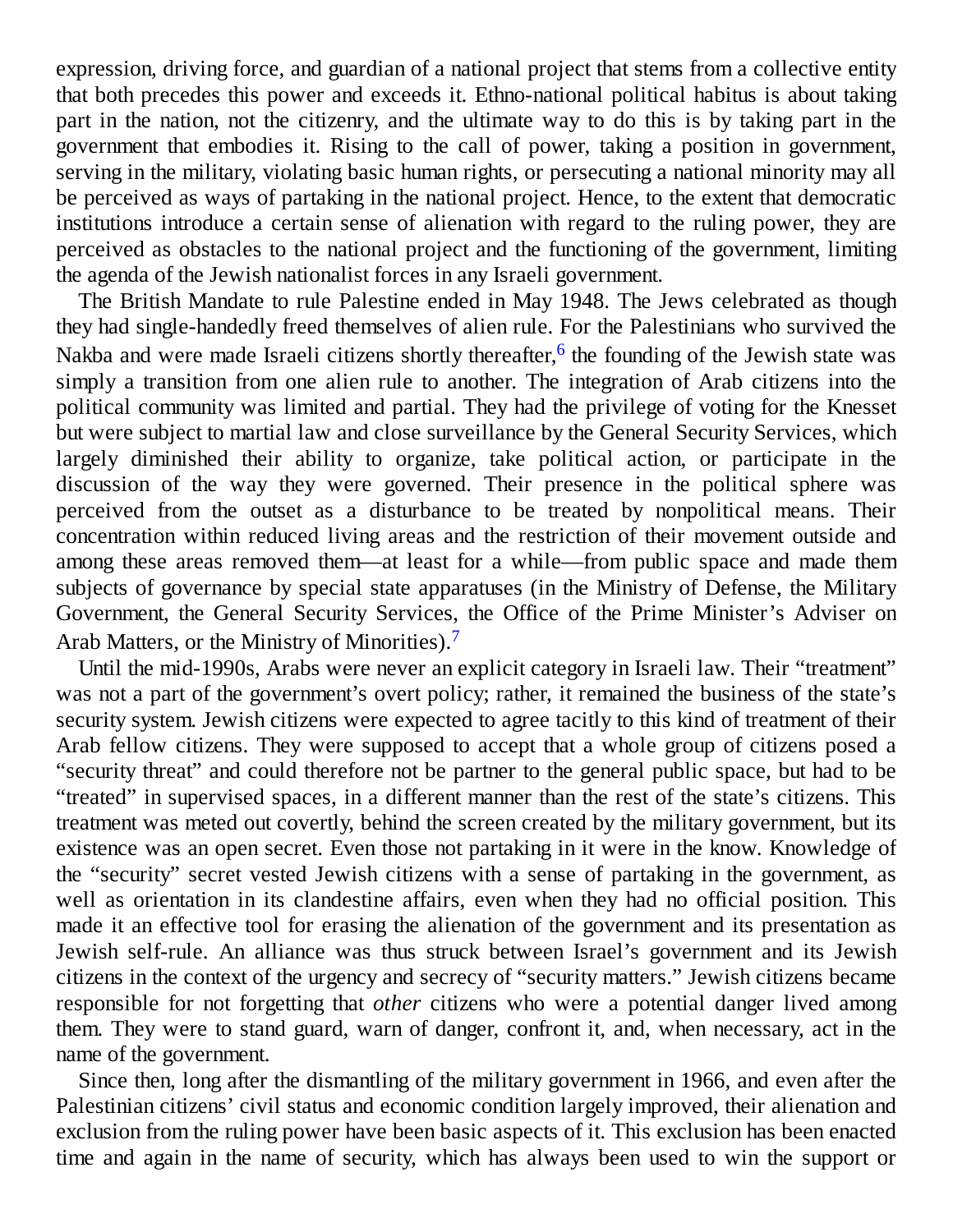acquiescence of Jewish citizens and reduce their own alienation from the ruling power. The existence of their alliance with the government depends on distancing Israel's Arab citizens from "sensitive areas" and intensifying the government's alienation in their regard.

Taking part in "the security matter" or "the national matter" almost always means taking part in excluding Arabs—and vice versa. When it comes to Arabs, Jewish citizens soon enough see themselves as a part of the ruling power and stand in solidarity with one another; when they participate in the government's actions—in the army, public administration, or as appointed or voluntary representatives of Israel abroad—they are readily socialized to take part in this exclusion.<sup>8</sup> Nowhere is this more obvious than at points of "security inspections." It is obvious to one and all that Palestinians are the ones sought out, or Arabs, or Muslims; in any case, not Jews. Jews are not suspect. Everyone knows that it is permissible, and at times a must, to search for suspects everywhere. Until the Oslo Accords were implemented, as long as Palestinians living in the Territories could still move relatively freely within the Green Line, the ruling apparatus glided into Israel proper in their footsteps and attempted to supervise their movement. But this could not possibly suffice, because once in a while, Palestinians carried out deadly attacks in Israel's city streets, cafes, and cinemas. Security guards were therefore placed at public sites, as well as in private assemblies involving large audiences. When suicide bombings began, the number of security guards grew accordingly, and a huge security apparatus was set up within the Green Line. Suspect Palestinians are sought after, but the public at large has to be stopped, bags and trunks of cars opened, and personal effects x-rayed. Conversation has to be struck up to detect accents. As suspicion grows, IDs are demanded. When a Palestinian from the Occupied Territories is encountered, passage permits are demanded and a more meticulous inspection follows. Sometimes the waiting lines stretch long and everyone's time is consumed. And still, nearly always, nearly everyone cooperates.

The security apparatus created a new arena for the governing power to invade everyday life and endless opportunities for daily friction between Israeli citizens and the representatives of power. This friction is usually accepted with understanding on the part of most citizens, who have grown used to daily rites of passage at the entrance to any institution and public site. The body willingly concedes, the bag is opened and mechanically handed over to the guard, as its owner continues a cell-phone conversation or a chat with the neighbor in line, making the guard invisible. When things are calm, the threat is remote, but the governing power is always near.

People are not obedient participants in these rites because they believe in the government's idea of security. On the contrary: most believe because they have grown accustomed to reassure the guards at the gates—in gesture or speech—that they are not Arabs, and that they have become used to the inevitable light search of their clothes and belongings. Any guard placed at a gate creates a site displaying and reproducing separation. Every "security inspection" or simulation thereof is a small popular show in which citizens take part in the act of separation. They agree to it and provide it with one side of the two that must be separated. Clearly, Arab citizens cannot participate in this ritual in the same manner, for they are always suspects, or at least potential suspects. It makes no difference that Arab citizens might be injured by such an attack (and already have been) just like Jews, and that Jews too committed violent attacks, and not only against Arabs. And yet Jews are not suspected of terrorism, but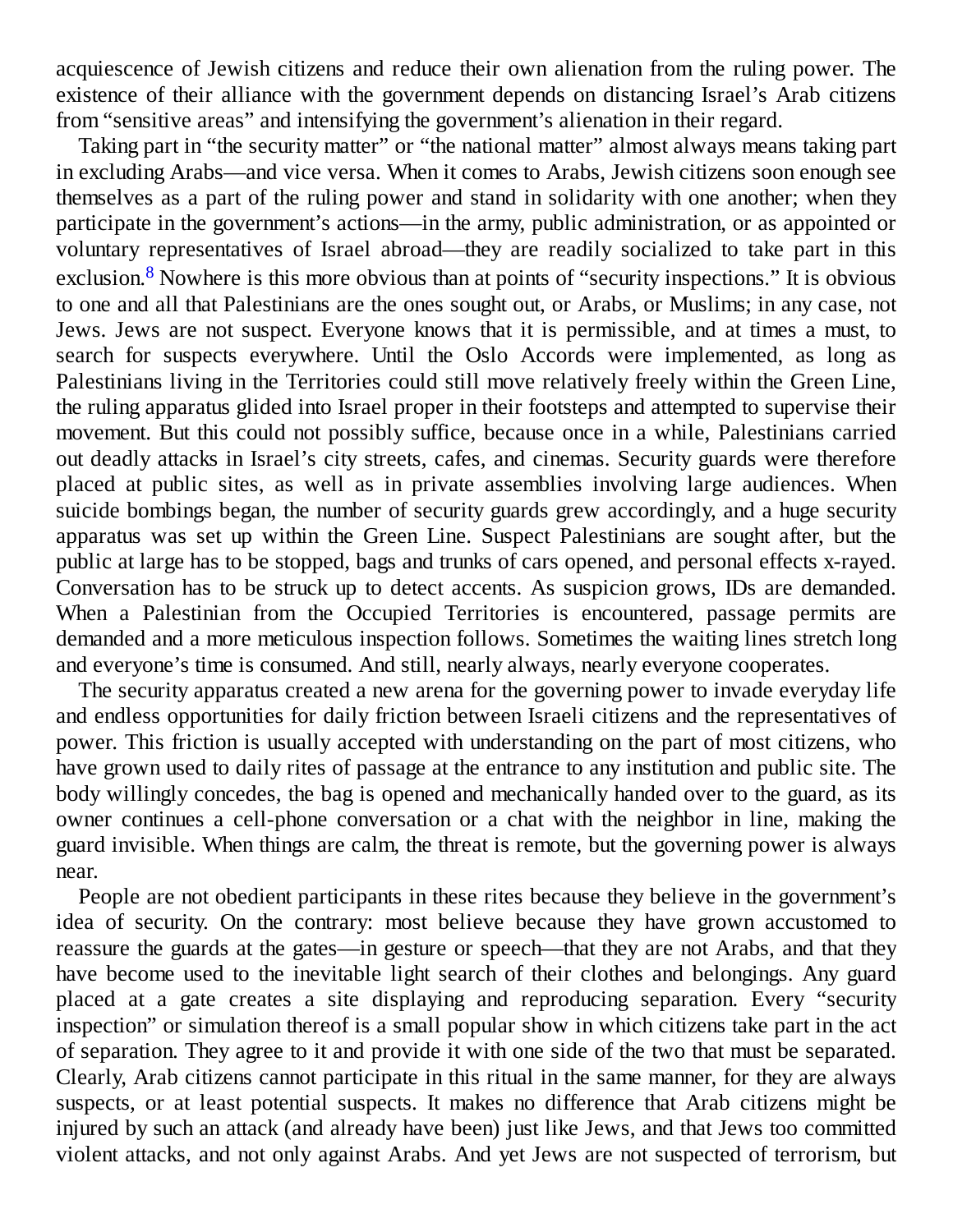perceived strictly as its victims.

The nationalized security apparatus thus deprives Israeli citizens of the right to equal governance. Identifying the security issue with the national one is absolute. More than any other factor, this accounts for the identification of most Jewish Israeli citizens with their ruling power—many of them behave as though they own it, in fact—and for the almost complete lack of civil solidarity across the national divide. It is in the interest of the government to keep identifying matters of security with the well-being of the Jewish nation, preserving the principle of national separation and using it in order to undermine the very possibility of a civil body politic. This separation has recently been re-created under circumstances whereby certain political and legal differences between the two groups are eroded, largely in response to the strengthening of the civil habitus of the Arab citizens, who are increasingly making political demands to reinforce their citizenship and implement their rights.

When military rule was dismantled in 1966, half a year prior to the occupation of the Territories, an opening had seemingly been made to reduce the alienation of the Israeli government vis-à-vis its Arab citizens. Half a year later, a new experiment began: maintaining a democratic regime to which about a million noncitizen residents had been added, whom no one had the least intention of naturalizing as citizens. The appearance of this new, blatant form of alienation only consolidated the alliance between Israel's ruling power and its Jewish citizens, who were as always expected to participate in the exclusion of "the Arabs" henceforth above all Palestinians from the Occupied Territories—in the name of the religion of security and loyalty to the national cause. Taking part in excluding "the Arabs" has been sweepingly legitimized by most of the state's Jewish citizens; moreover, it became an acceptable way to partake in the national cause, and through it—in the ruling power.

## **EMERGENCYREGULATIONS AND BRANCHES OFGOVERNMENT**

Article 1A of chapter 1 of the State of Israel's Law and Administration Ordinance No. 1 of 1948 states:

The Provisional Council of State consists of the persons whose names are set out in the Schedule to this Ordinance. Representatives of Arabs being residents of the State who recognize the State of Israel will be co-opted on the Provisional

Council of State, as may be decided by the Council; their non-participation in the Council shall not derogate from its power.<sup>9</sup>

Formally, Arab citizens have been able to take part in both the legislative and the executive branches of the State of Israel ever since its founding. The law did not limit Arab participation in governance, but the same breath that permitted their participation established that their nonparticipation—the fact that they were not represented, although constituting about 13 percent of the state's population when it was founded<sup>10</sup>—did not detract from the legitimacy of the governing power. When the political habitus is a Jewish nationalized one, the government is not required to represent the citizens; rather, Jewish citizens volunteer to represent their government state and do so in every dimension of coexistence within the state.<sup>11</sup> This legal twisting and turning, the government's shirking of its duty to represent Israel's *entire* citizenry, has become the norm. The basic distinction between Jews and non-Jews is manifested in the distinction between the formal right to partake in political life and the essential weight of this participation and actual access to the various governing authorities. Governing power held by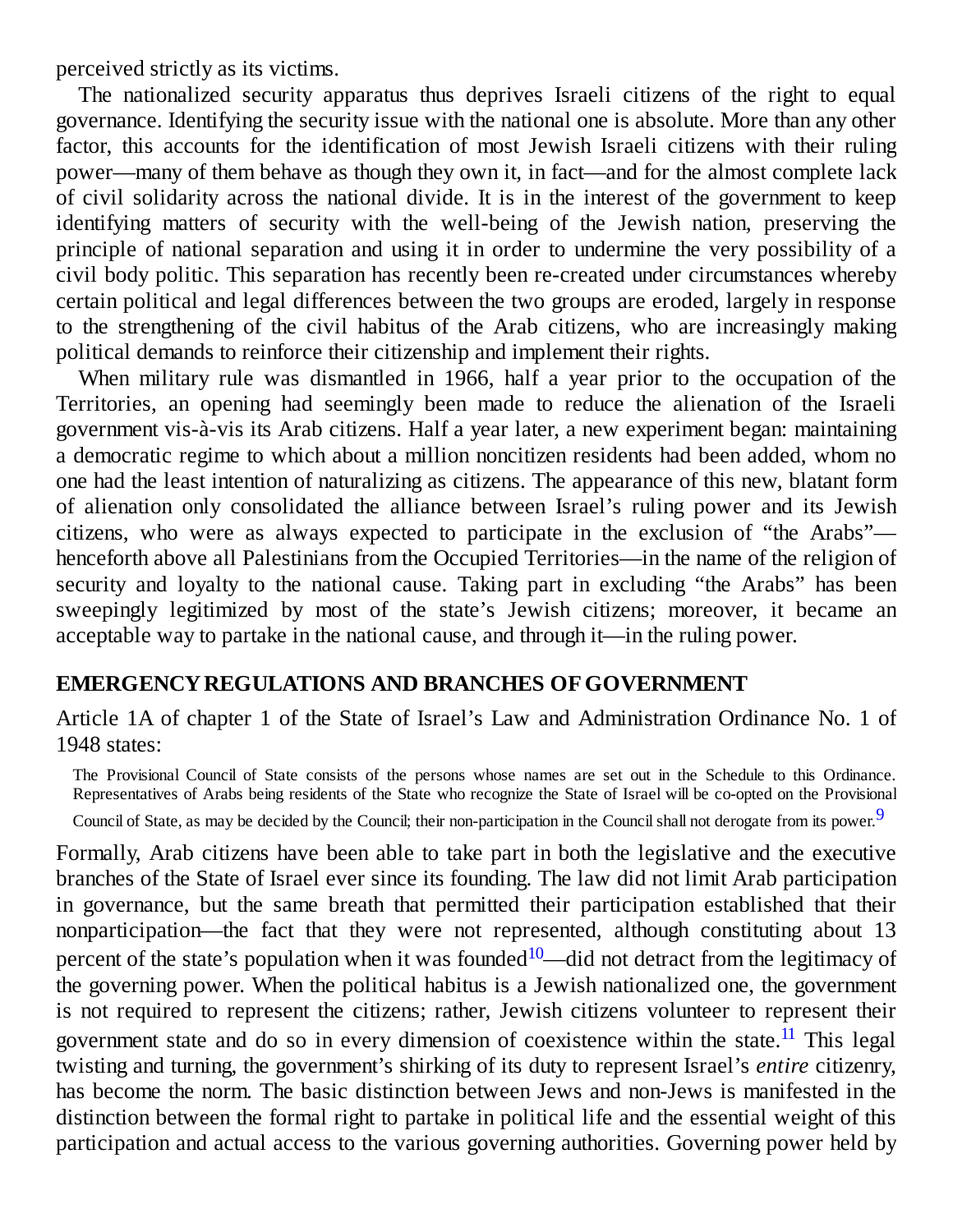one ethnic nation and the national discourse of citizenship have produced differentiation and hierarchy among Jewish and Palestinian citizens in various realms of action. Formal civil equality has not done away with this, in spite of all the efforts made to expand it into areas where it is not assured and to manifest it in areas where it has been merely a dead letter of the law. The ethnic-national differentiation of citizenship is no passing evil, a distortion to be corrected, but rather a permanent aspect of the regime in Israel, to whose stabilization it contributes. It also organizes the relations among the various arms of the regime and enables its replication through democratic election procedures and regulated changes of power. This distortion cannot be changed without actually changing the regime.

The perpetuation of the state of emergency that has been maintained in Israel ever since the founding of the state is a characteristic expression of the structural difficulty of changing the hierarchical relationship of Jewish and Arab citizens. The state of emergency is one of the main instruments for producing differential citizenship and naturalizing national differences. It also contributes decisively to institutionalizing the Occupation as a regime and for its misrecognition as an appendage attached to the "Jewish and democratic state" from the outside as a project. The state of emergency was first declared immediately following the declaration of the State of Israel, under the Law and Administration Ordinance. This declaration was the first piece of legislation by the new state's temporary council, which became the Knesset (the Israeli parliament). Since then, the state of emergency has been regularly renewed every halfyear by a Knesset ruling, usually almost automatically.<sup>12</sup> The declaration of a state of emergency grants the government nearly unlimited authority.<sup>13</sup> Its emergency powers are usually not employed, however, and the Jewish public hardly ever senses them. When emergency powers have been used, their objects have almost invariably been Arab citizens. The real possibility of their use always hovers over any confrontation between Palestinian citizens and the governing power, and any case where hostile activity is suspected.<sup>14</sup> The fact that the state of emergency has not been lifted enables the system to leave intact laws in various areas that if examined today from a constitutional standpoint would not pass the "High Court of Justice test"—among other reasons, because they embody discrimination against Arab citizens. The state of emergency, an exceptional situation that could be invoked as the rule in all circumstances because by default and in principle it is always already in force, was the seedbed for many laws and regulations that diminished civil and human rights, permitted undemocratic regulations, and reduced the transparency of Israel's ruling system.

The permanent state of emergency is not a consequence of a specific reality indicated by the sovereign power—after all, it is renewed almost automatically, a kind of parliamentary instinct that makes no reference to reality, invoking the formula of "the security situation" and its "existential threats" as a kind of incantation. Since the excuse for the state of emergency is always a security issue (rather than a political, economic, or ecological one), there is always ample justification for reinforcing national separation. As the state of "security emergency" is renewed regularly every six months, it has become part of the conditions of governing activity and a permanent constraint on civil relations and activities—in fact, part of the structure of Israel's regime. And since the excuse is always security, and "security" is always conceived of in terms of the "Jewish-Arab conflict," state-of-emergency regulations affect Jews and Palestinians differently.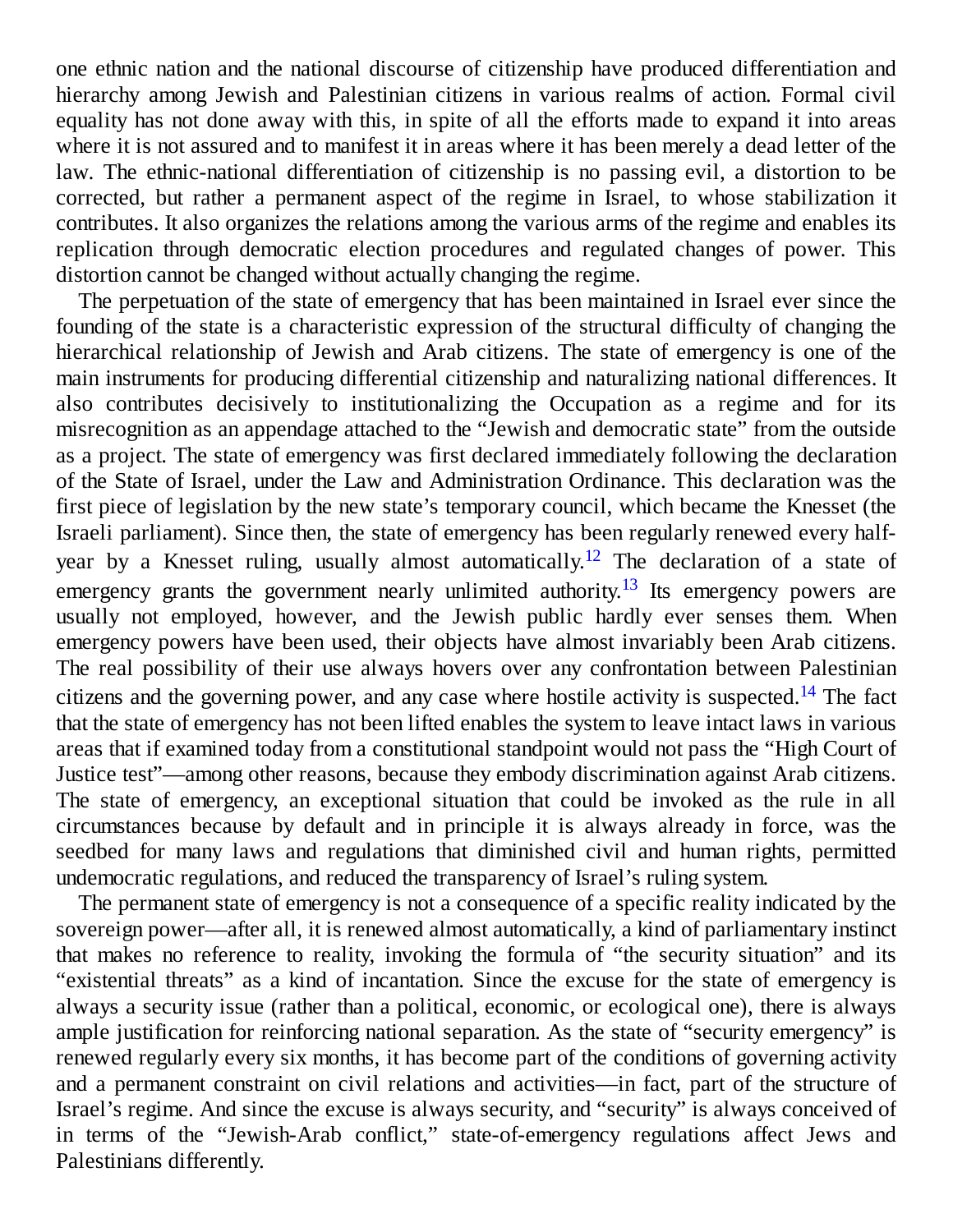The differentiation here is twofold. *First*, the mere use of emergency regulations is a call or excuse to silence public discussion, suspend the democratic game, dismantle binational civil partnerships, and recruit Jewish citizens to the ethnic-national cause as defined by the ruling power. Orchestrated Jewish participation in imposing military rule on non-Jewish citizens until 1966, and Israeli Jews' subsequent tacit consent to taking part in the implementation of emergency regulations in the "Arab sector," illustrate the way in which the interest of the government and the ruling hegemony and "the interest of the people"—that is, Jewish Israeli citizens—have been made to coincide through "security considerations." The state of emergency is also one of the major tools for managing the permanent distancing of non-Jews from power in Israel. The participation of so many Jewish citizens in the ruling apparatus in the Occupied Territories and the perpetuating of the Occupation regime, often against their private interests, constantly reiterates and often exacerbates the principle of differential citizenship and "the security effect" that accompanies it wherever it is applied.

*Second*, restrictions under the emergency regulations are implemented and enforced differently upon Jews and Arabs. Even if they are not, the regulations affect Palestinian citizens more than Jews, since they bestow more power upon the executive branch, in which Palestinians hardly take any part, at the expense of the legislative and judiciary branches, where they do have some say. A more general phenomenon can be discerned here as regards the balance between the three branches of government. Generally speaking, the strengthening of the High Court of Justice and of professional institutions such as the Israel Bank and State Comptroller's office, where experts preserve their professional autonomy to some extent, has benefited Palestinian citizens, whereas the weakening and loss of independence of these institutions since 2000 has injured them. The chronic weakness of the Knesset also diminishes the main political arena Palestinians share with Jewish citizens, while the strengthening of the executive branch enhances the influence of the latter and erodes the civil protection that Palestinian citizens are supposed to enjoy.

The picture is more complex than this, however. There is actually a kind of division of labor among the various governing authorities, which quickly comes into play whenever the principle of national separation is compromised by legislation, judicial rulings, NGO activity, or (more rarely) governmental regulations. For example, when the High Court of Justice insists on civil equality in matters like the right to buy property or choose one's neighborhood, the Knesset hastens to pass new ethno-nationalist laws. The government in turn stalls implementation of the court's rulings by budgetary and administrative means. When a new law of citizenship and of entry into the country was enacted, it was formulated in vague universalist language but gave the minister of the interior—traditionally a post occupied by one of the nationalist religious parties—authority on a scale nearly unprecedented in democratic governments to exercise judgment in granting, revoking, or denying citizenship.<sup>15</sup> Anticipating future compromises of the principle of national separation, the 2002 Law Ensuring Rejection of the Right of Return, which prohibits Palestinian refugees from returning to the Occupied Territories unless it is approved by an absolute majority in the Knesset, ties the hands of any future Israeli government on what has been construed as a "sensitive issue." This law was presented by its advocates as "nonpartisan, Zionist, Jewish, Israeli, moral, and historically just." However, behind the fear of acknowledgment of the Palestinians' right of return we may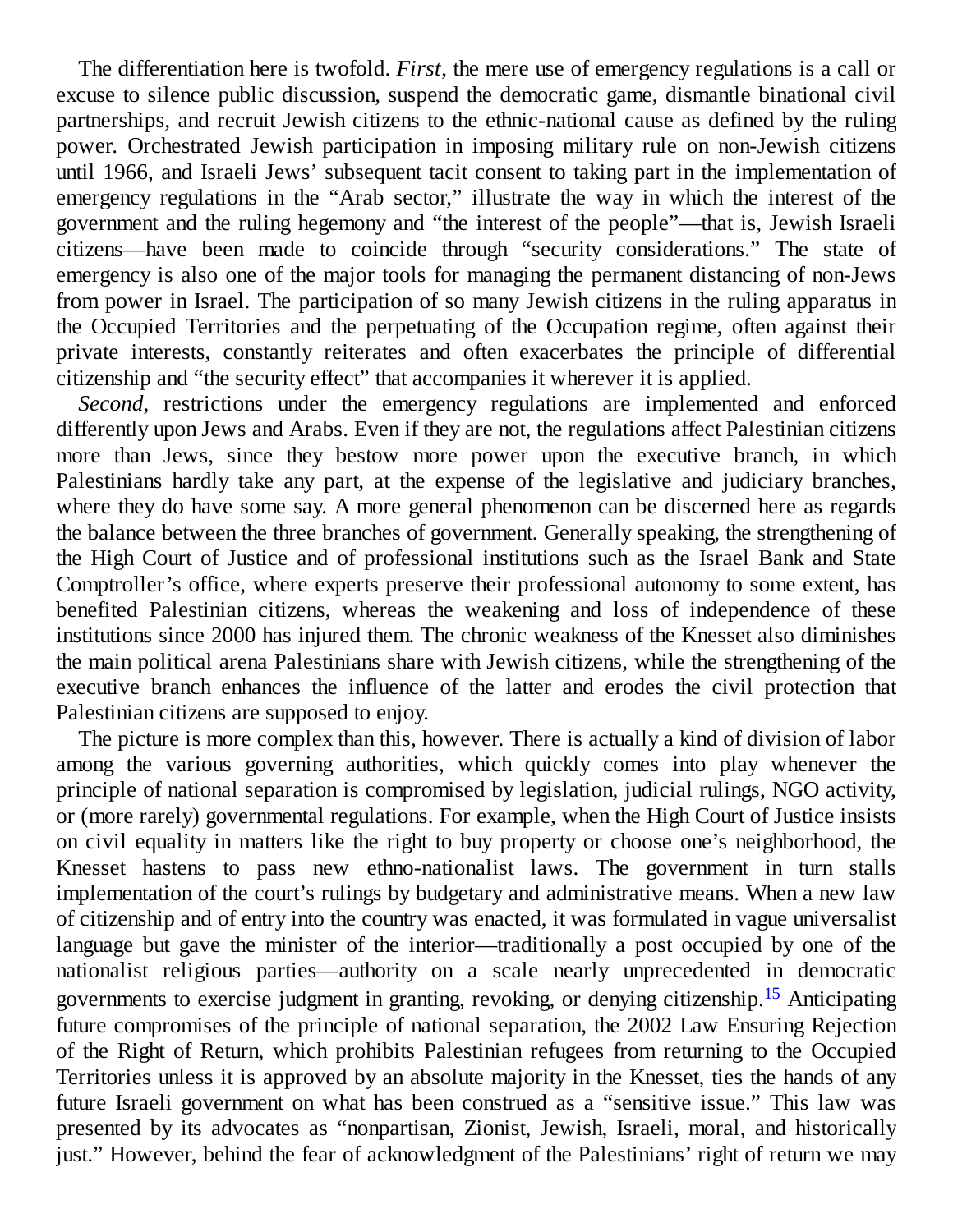perhaps discern a deeper fear that someday political circumstances, whether internal or external, will cause a government in Israel to doubt the synonymy of the above adjectives, however obvious their equivalence may seem to its proponents at present. The deeper fear is here related to the possibility of an anational understanding of universality and the clear logical aporia that such an understanding implies. It is not universal logic that is at stake here but the separatist logic of the regime, for which ethnic national separation is constitutive.

Even if the three branches of governance have differing interests in specific cases, even if a different aspect of the political order is at stake, the issue that repeatedly comes up, whether as cause or as effect, is the preservation of the ethnic-national character of Israeli citizenship in general and of Jewish supremacy in particular. Binding legislation by which the Knesset forces the hand of the executive branch has always been directed against civil-democratic trends that seem to jeopardize the national or religious "Jewish interest." The government in turn counters the Knesset and the Supreme Court by using emergency regulations, and these are always implemented in the name of "state security" and threats to "Jewishness" (which often causes the legislator to act like a mechanical puppet, and the Supreme Court to bury its head in the sand).

The Occupation regime is supposedly subordinate to the Israeli government as a whole, but in fact it answers only to an exclusive ministerial committee. In 1967, "primary legislative authority" in the Occupied Territories was vested in the "regional commander" of the West Bank and Gaza Strip, who in turn authorized local commanders to promulgate "secondary laws" regarding military-criminal matters, and staff officers to draw up civil and administrative laws. These officers thus in effect constituted a legislative power independent of the Knesset.<sup>16</sup> In practice, the "legislation" they engage in is an exclusively military affair that produces decrees, not laws. It is performed secretly, and even its products, the new regulations themselves, are not always made public, for it is up to the military commander to decide when and how to publicize them.<sup>17</sup> Moreover, military judges tend to ratify military edicts and accept them the way courts in Israel accept Knesset legislation, and they are rarely impressed by violations of the Geneva Convention.<sup>18</sup> Regulations and edicts change constantly and accumulate indefinitely. It is sometimes claimed that there is a "culture of illegalism" in Israel proper, but in the Territories, there is "overlegislation," owing to the enormous number of decrees and the number of those with legislative authority.

If in Israel itself the regulations replicate and intensify differential citizenship and structural discrimination among Jews and Arabs, in the Occupied Territories they directly impact the situation of Palestinians, exposing them to various types of violence, disrupting their ability to maintain social institutions and political lives, to work and create. Inevitably, they largely reduce their capacity to resist the ruling power. In Israel, emergency regulations restrict Palestinians' access to political space, but they by no means close it down completely. In the Territories, such space does not even exist, and the regulations generate countless stateinduced injuries, which only rarely make their way to the Supreme Court or to political space in Israel, and are very rarely redressed by the court or become a stake in a political struggle that concerns Israeli citizens.

Like other civil branches of the Israeli government involved in ruling the Territories, whose formal role is to supervise the Occupation regime's military side, set its goals, and establish its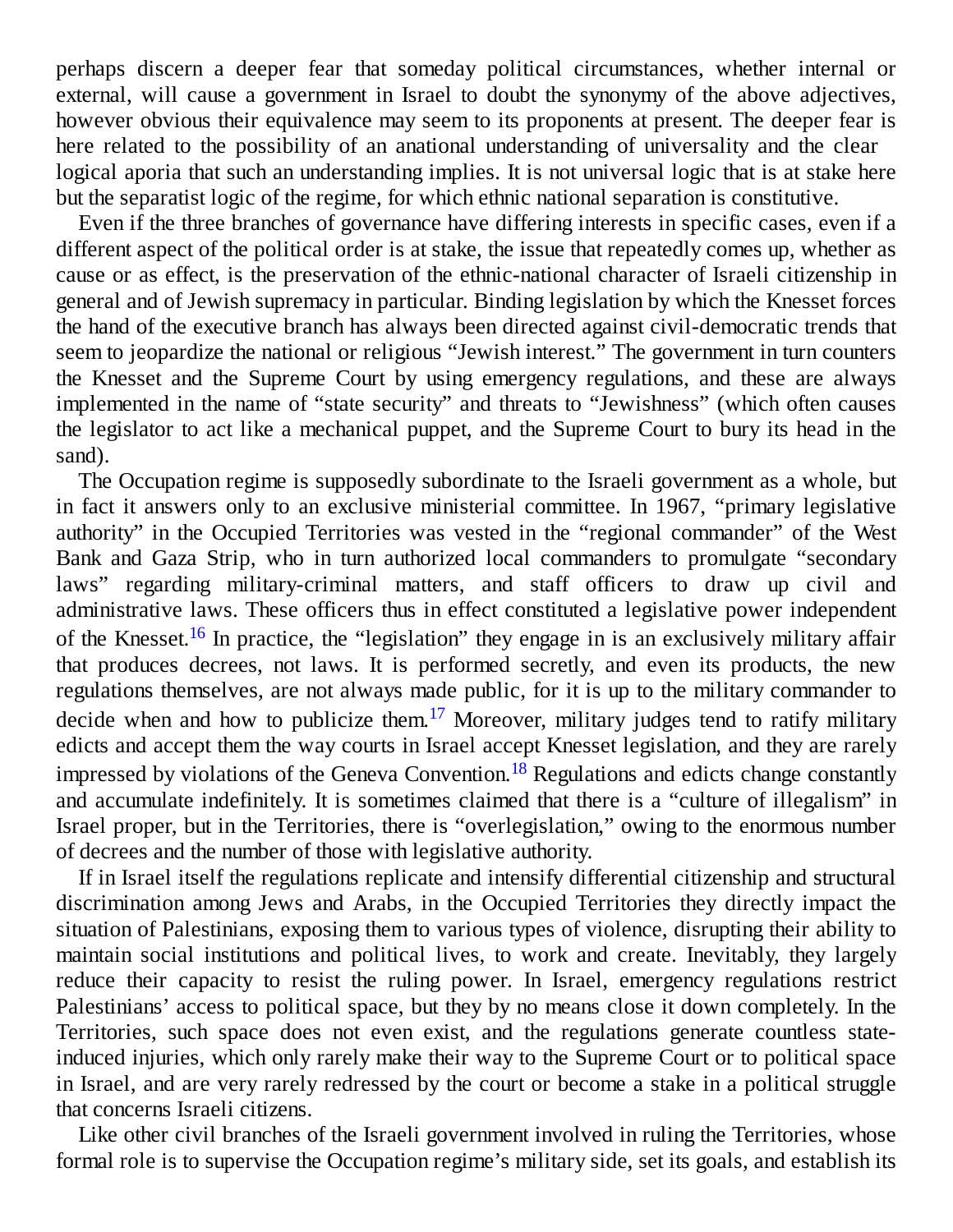budget, the High Court of Justice is too often manipulated by the military authorities. The former rely on data and analyses supplied by the latter, much of which is subject to censorship and cannot be made public. Alternative sources of information and analyses provided by a few investigating journalists and human rights and humanitarian organizations are considered biased and unreliable and usually rejected on sight. When there is discussion of such information and analysis, it remains an internal issue of the governing power. Usually disputes between various arms of the ruling apparatus do not become a matter of public discussion, nor are Israeli citizens—let alone Palestinian noncitizens—party to them. The entire ruling apparatus "hangs" from the democratic regime of Israel itself as from a small hook. The military commander is legislator, executor, and judge. All authority is channeled to him from the apex of Israel's ruling power—the Ministry of Defense and the Prime Minister's Office.

Judicial supervision and civil resistance are too feeble to hamper this unification of authority in the Territories, and the pressure of international activists and public opinion actually solidify it even further. In spite of the multiplicity of its heads and emissaries, control of the Occupied Territories is unitary. If there is division and conflict among the various arms of the Occupation regime, the Palestinians have no part in it. Unlike Palestinian citizens of Israel, they cannot take advantage of such divisions. They are not present in the space where these gaps appear and unfold. They have no practical way of taking part in government, entering into negotiations with it (except those it holds itself, usually on its own terms, with those of their leaders who have been recognized as worthy partners), nor of opposing it within any accepted rules of the game. Their alienation from the governing power to which they are subjugated is absolute. They can either surrender or rebel. When they surrender, most Jewish Israelis see this as a normal state of affairs, in which "law and order" (of the Occupation regime, of course) are maintained, and the national project sails ahead on calm waters. When they rebel, most Jewish Israelis flock to the flag, and even if they do not take active part in suppressing rebellion, they vest full authority to do so in the ruling apparatus and its men—all neighbors, relatives, and friends.

## **THIS REGIME THAT IS NOT ONE**

The Israeli regime was not doubled overnight. In the early days after the war of 1967, Occupation was simply a temporary state of deploying the armed forces in territories occupied in war and controlling the local population. However, control of the population and territory had to address the surge of nationalist sentiment among the Jewish public, the colonial ambitions of significant groups within it, and the broad political agreement among Israeli Jews that following a peace treaty, at least some of the Occupied Territory should remain in Israeli hands. Soon the administration of the situation became a project with its own inner logic, necessitating budgets and resources to promote it "in the best possible way." A lively debate took place among the Jewish public over "the future of the Occupied Territories": whether and what to give back or annex. Little attention was paid at the time to the question of how to control the Territories and their population until the eventual signing of a peace treaty. Reports on control of the Territories published in Israel before the outbreak of the First Intifada were relatively few and far between. Only a handful of people knew much about Palestinian resistance prior to the First Intifada and its violent suppression. Of the many aspects of the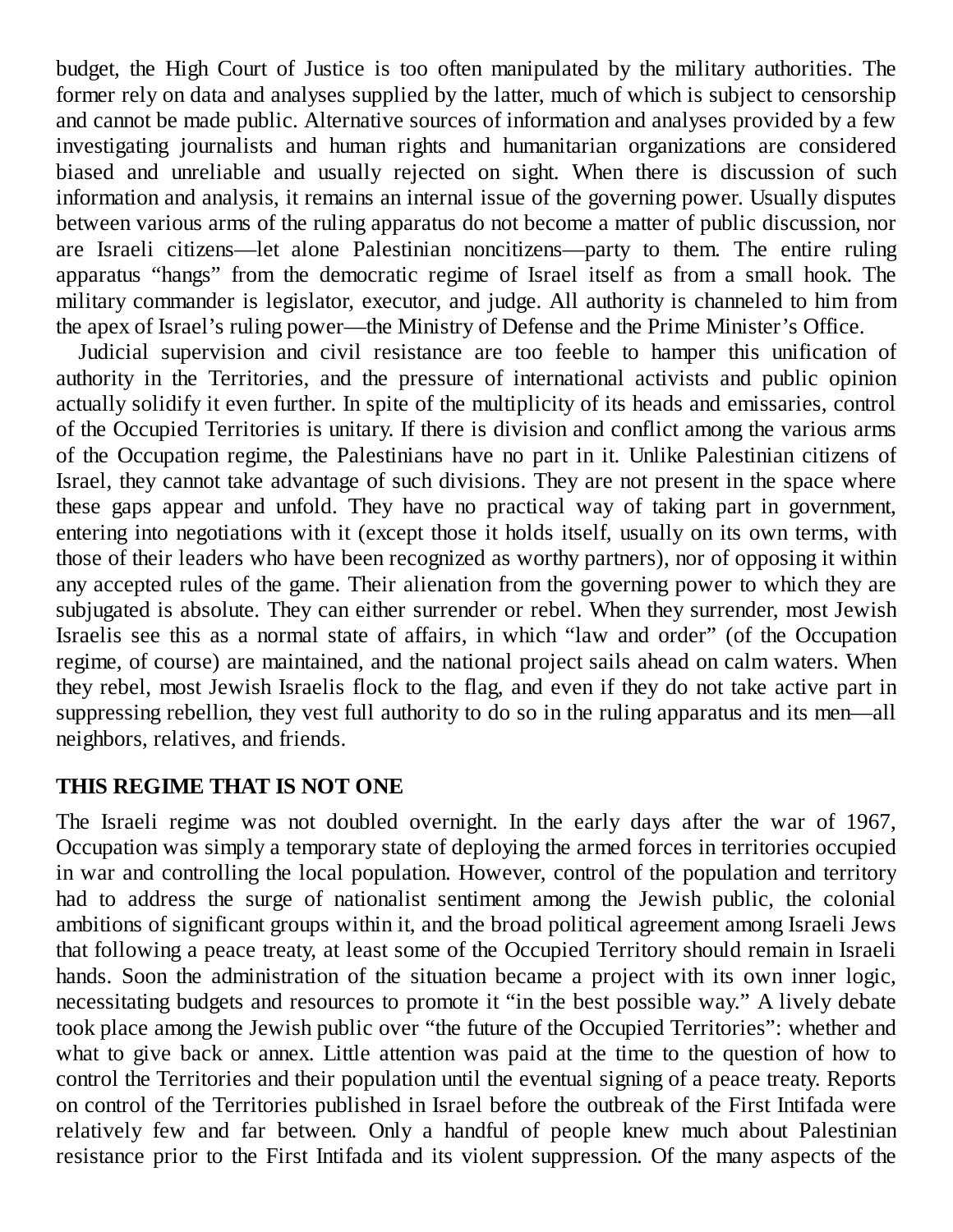Occupation project, only one really penetrated the Israeli public sphere: the question of whether—and where—to build Jewish colonies in the Occupied Territories. This became the focus of an ongoing political dispute—exclusively among Jews, needless to say—that was always stormy, but in fact lagged behind the expansion of the colonies and the emergence of a new map of Jewish presence in the Territories. Other aspects of the project, such as moving army bases into the Territories, opening the borders, making the labor market accessible to Palestinians, civil modes of action by the military government, and the military measures taken to suppress Palestinian resistance, aroused very little public attention. They were discussed in closed government circles or simply "taken care of" without being discussed at all.

Even when the colonizing project burgeoned and began to demand enormous resources, however, no public or governing clarification took place in Israel as to its nature and purpose, its giant investments and oppressed population. The project grew and an institutionalized ruling apparatus was consolidated within a stable ruling format that set a space of possible action, creating some opportunities and closing off others. By the late 1970s or early 1980s, it was already possible to speak of a separate Occupation regime and of a ruling apparatus that systematically (albeit partially and differentially) erased borders between Israel and the Occupied Territories, enabled the mixing of the two populations, and at the same time constantly produced their separation, subjugated them, and ensured its own separation from the regime inside Israel itself.

Neither this separate regime nor the way it is attached to the democratic regime inside Israel itself were created by an explicit or conscious, regulated governmental or parliamentary decision to the making of which the governed were privy. Many explicit and conscious decisions relating to occupation as a project contributed to the emergence of the Occupation as a separate regime, but one cannot attribute the intention of establishing such a regime to them. One day, this simply came about and became the mold in which most important governmental decisions in Israel are cast.

Some of the governmental and military instruments serving this regime in its early years were created during the years of Israeli military government of Arab citizens in the Galilee and the "Triangle area" along the Jordanian border northeast of Tel Aviv in the 1950s and 1960s. The civil-national habitus that was shaped at the time was imprinted by the military government and naturalized the separate and special mode of governing Arab citizens. Hence there had been nothing unusual about the fact that the "new" Palestinians in the Occupied Territories were bereft of any political status and stateless—as if these were their congenital characteristics, which came along with their cheap labor power and the suspicion that they might be terrorists. Even years later, their political rights did not become an issue. Within this habitus, the governmental decision not to discuss and decide on the question of annexation of the Territories and naturalization of their residents has never been questioned. Citizens taking some part or other in the Occupation could thus imagine it as not harming the democratic nature of their regime and not subverting their good citizenship; quite the contrary: active participation in this project was proof of civic virtue.

As a project, the Occupation was perceived first of all nearly exclusively in terms of security and settlements. Control of the Palestinian population was conceived of as some kind of inevitable burden that Israel had to bear, the unwilled by-product of a war imposed on it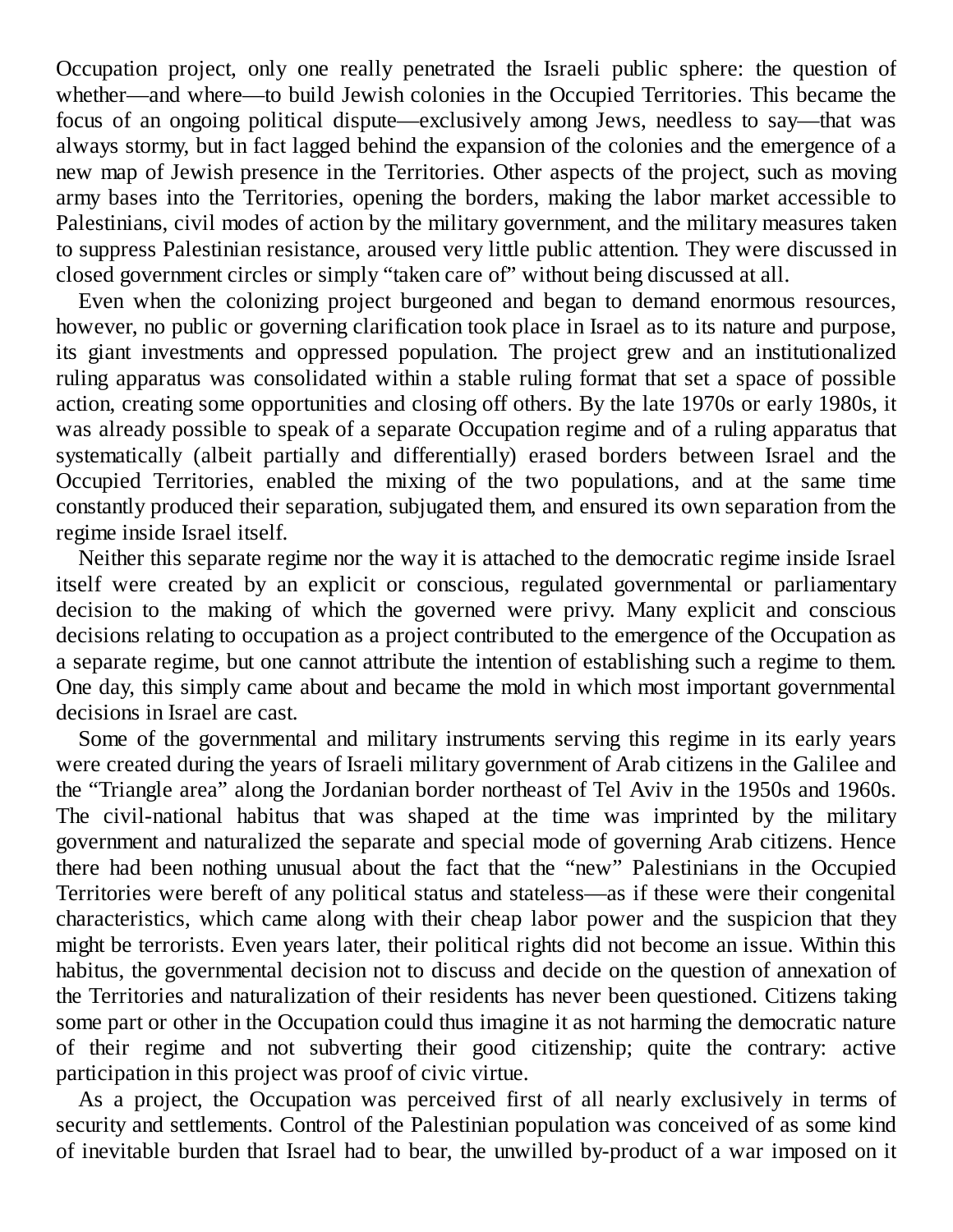(not by Palestinians—but this fact was hardly mentioned). In the meantime, until some deus ex machina arrangement was found, it seemed possible to gain from administering this control correctly, to benefit from Palestinian labor and improve Israel's security situation, as well as its standing in future political negotiations.

The economic integration of Israel and the Occupied Territories forced tens of thousands of Palestinians to work in Israel, where they were systematically exploited but also regularly exposed to different facets of Israeli society. They became external witnesses of a relatively developed economy, a divided yet mobile society, and a lively, vivid democratic game, in which they, the most harshly impacted victims of injury in every respect hallowed in Israeli political space (claim to land, ownership rights, freedom of expression and organization, the right to life) played no part, not even when it came to their own lives and future. Friendly contacts at the workplace between Jews and Palestinians could not change the basic conditions of Palestinian existence much. During work hours, they were no more than laborers—any other dimensions of their own universe were erased; and "after hours," their very presence was erased, and they were obliged either to go back to the tin shanties and basements they lived in or return to their homes in the Occupied Territories. They had no way of taking part in the power that governed them, and being governed nevertheless, if they sought for ways to improve their lot, they were left no choice but to resist.

The First Intifada brought this resistance to public awareness in Israel. Only then did the Palestinians succeed in turning their oppression and deprivation of rights into an issue addressed by Israeli political discourse. At this point, the Palestinian resistance organizations had already managed to persuade numerous Palestinians to reduce their contacts with the Israeli ruling apparatus, primarily through mass resignation from their posts in the civil administration. Although the civil administration collapsed, the effect of this step was smaller than anticipated, because the administration of Palestinian life in the Occupied Territories was already in the hands of the security system, and this resignation—like the commoner occasional traders' strikes—immediately became a "security" matter. Indeed the ruling apparatus in the Territories, which already functioned as a separate system of government, presented the Palestinian popular struggle entirely as a security problem and erased most of its civil facets.

The splitting of the Israeli ruling apparatus was gradual, and separation of the two halves was not fully institutionalized until the early 1980s, when the Israeli army assumed control of Palestinians' civil affairs. With the creation of the civil administration in the Occupied Territories as an office in the Ministry of Defense, they became a closed market both administratively and legally. Most governance questions dealing with the Palestinians in the Territories were decided upon and "solved" between the civil administration, the army, and the General Security Services, involving a small circle of officials in the Ministry of Defense and the Prime Minister's Office. This circle was—and still is—the bottleneck through which public discourse, political struggle, and legal and political decisions flow from Israel's political space to the Territories. This is also the bottleneck through which the political space and legal system of Israel proper are fed with "authorized" information about happenings in the Territories. Naturally, in an era of open globalized mass media, with the humanitarian crisis always already an international issue, information also flows through many other channels. It is not the actual information that is blocked, however, but rather its interpretation, processing,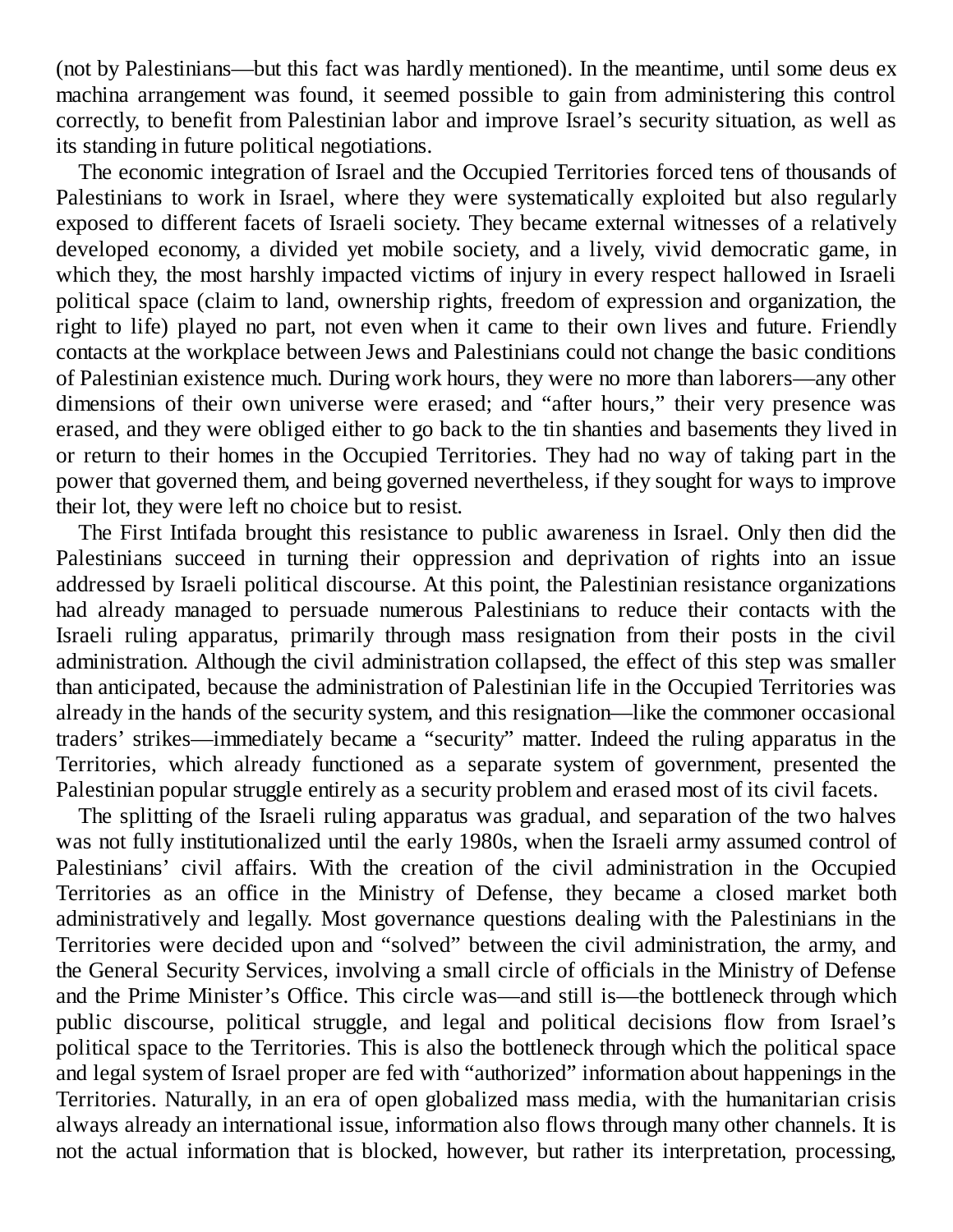and translation into relevant political decisions. The general picture of ruling the Territories disappears into a series of cases, and the tally of casualties, demolished houses, and arrests, and questions about the "proportionality" of particular measures are substituted for any serious attempt to question the overall structure of the ruling apparatus and the regime it embodies.<sup>19</sup>

Even the High Court of Justice cannot bridge the gap between the two systems of government. When the court reviews petitions concerning government actions and policies in the Territories, it limits itself to issues of the valid authorization and proportionality of isolated acts, without referring to any longstanding, structural feature of the Occupation regime. The High Court of Justice hardly ever questions the information provided by the Occupation authorities, lets them keep their sources confidential, and is very cautious about overturning the military commander's edicts, even when they blatantly contradict Israeli law, international law, or natural justice.<sup>20</sup> In monitoring mostly soldiers, commanders, and security agents, who are supposedly under its judicial supervision, the court assumes that "every Israeli soldier carries with him, in his backpack, the rules of customary international public law concerning the laws of war and the fundamental principles of Israeli administrative law" anywhere in the Occupied Territories."<sup>21</sup> In fact, however, this sententious maxim is a perverted description of the true systemic bond between the High Court of Justice and state violence in the Occupied Territories: the High Court is a device employed by the ruling apparatus, an extension of the military, not a protector of the governed population.

The High Court of Justice has no access whatsoever to the residents of the Territories. It reaches them only because it is dragged there after the soldiers, and only when their actions entail petitions that it is willing to review. This willingness was its contribution to the Occupation project from the outset, but soon became its duty under the Occupation regime. Like the few government ministers in charge of administering control of the Occupied Territories and the senior officials who assist them, the High Court functions at one and the same time as a part of the closed governmental economy of the Occupation regime, and as a conduit connecting the two regimes, introducing a whiff of democracy into the Occupied territories and traces of military dictatorship into the halls of justice of Israeli democracy. When the petitions from the Territories reach the High Court of Justice, it becomes clear time and again that the supreme judges can be the defenders of democracy only in the civil regime of Israel proper. When they intervene in Occupation matters, and even in the rare cases when they rule in favor of Palestinians, they are revealed as the defenders of the military regime of inclusive separation.

Inside Israel, administration of the Occupation as a project took on the nature of an ongoing military operation. As is commonly the case in such operations, the government's military leading edge runs things and may conduct a considerable part of its activity in secret, without any prior public discussion, and often even without regular accountability or the possibility of external criticism. When especially blatant assaults on human rights—targeted assassinations, house demolitions, and the erection of the separation wall, for example—are subject to public and legal debate, they enjoy much more support among the Israeli Jewish public than the government does in other matters. The reason is obvious: the issue is presented in terms of national security, overruling legal and moral considerations. Palestinian grievances are all too quickly addressed as issues of the abuse of power, whose legitimacy, in itself, is not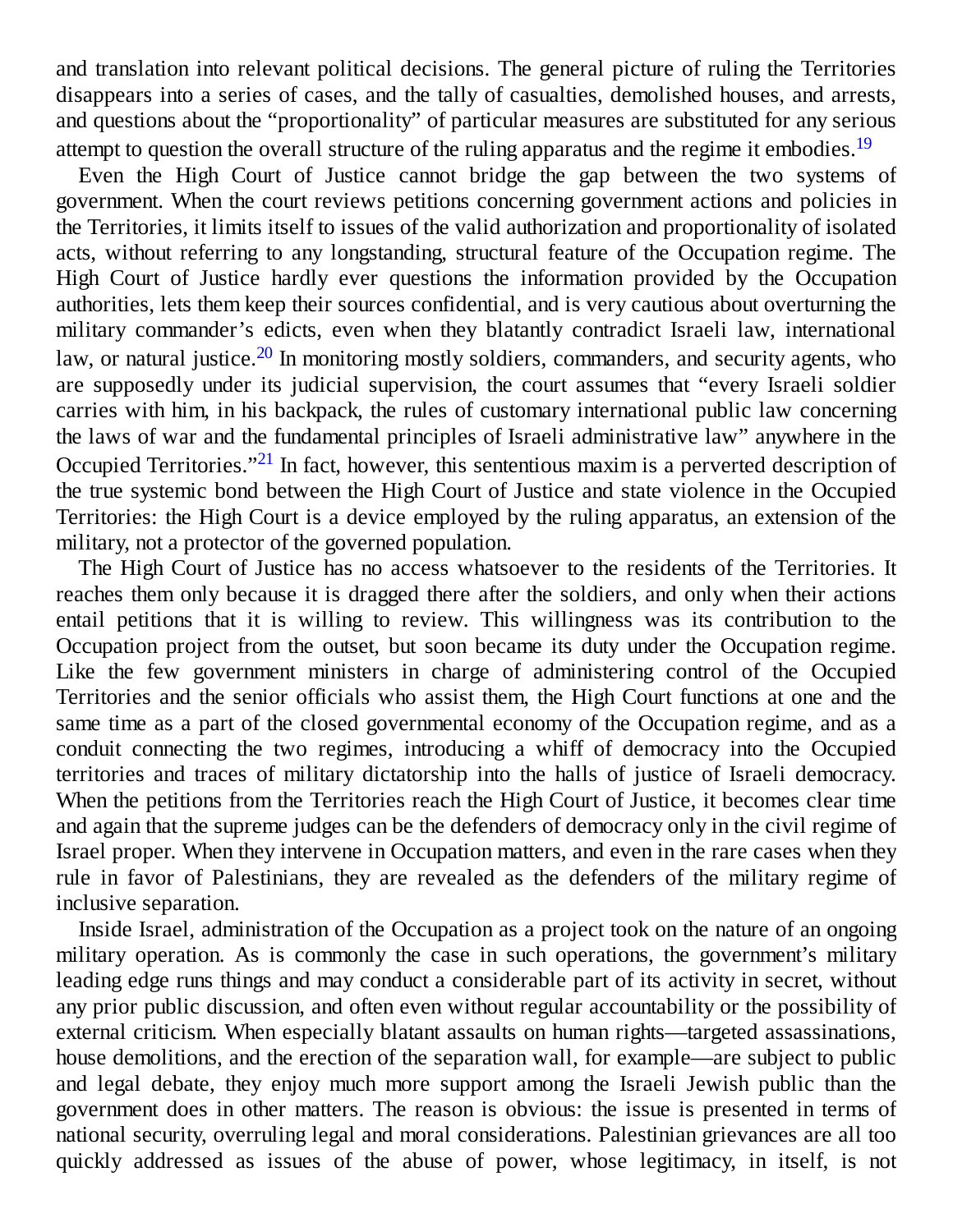questioned. Israeli soldiers following orders, facing violent resistance, and acting under pressure are counterposed to victimized Palestinians. Such rhetoric makes it nearly impossible to ask what project is served by such measures and what kind of regime thus enables the abandonment of some of its subjects for the sake of the security of others.

Occasional debates over specific actions and policies do not threaten the Occupation regime, because they revolve around the Occupation as a military project. When the struggle of Jewish citizens is perceived as more threatening, as is the case with movements that cross the national divide (Sheikh Jarakh Solidarity or the Anarchists Against the Wall in Bil'in), the ruling apparatus act violently and, aided by mainstream Israeli media, seek to marginalize the activists. Jewish citizens are required to take an active part in the ruling apparatus and legitimize it, because its action is a function of legally and democratically constituted governmental authority. Recruitment to the Occupation as to some military project makes it possible to see it as a necessity, a lesser evil, whose temporariness is its mode of existence. It seems then as though there is no choice but to continue maintaining it as the present condition of Jewish and Israeli existence.

Once every few years, the Israeli public is called upon to take part in elections, where political parties propose different "solutions" to "the Palestinian problem," but never address the mode of ruling the Palestinian people, and end up playing their roles in the ruling apparatus, which no one dreams of dismantling. The democratic game and a change of power are always possible—their regularity assures the stability of the regime—and, indeed, parties with different answers to questions about the Territories do rise to power. They do not indeed, cannot—differ regarding regime questions, however, because they all presuppose a differential and split regime and believe in separating the governed populations, and for most of them, only Jewish political parties are authorized to decide regime and security issues.

Regular changes of power preserve the stability of both regimes, but in a different manner. In Israel proper, they ensure the realization of the prime democratic principle that government does not belong to anyone in particular—as Claude Lefort expressed it, "the seat of power is empty."<sup>22</sup> Anyone may seize it, as long as it is done by the book. But since this is "an ethnic democracy," "anyone" can only be a Jewish citizen. In the Territories regular changes of power in *Israel* contribute to the stability of the Occupation regime precisely because they leave the ruling apparatuses intact and ensure the separation of the ruling apparatus in the Territories from Israel's political space.

The two separate regimes that constitute the Israeli regime, then, are relatively stable. The main significant regime change in Israel's history took place with the institutionalizing of the Occupation project, when the Israeli regime was doubled and split into two adjacent parts, creating two relatively "clean" forms of regime: on the one hand, the rule of law, democratic rules of the game, and limited ethnic discrimination; on the other hand, military dictatorship and spatial-ethnic separation mechanisms. This split enables the forces that preserve the regime form on both sides to act without disturbing each other. Thus, for example, liberalization of the economy and judicial system in Israel proper might leak into the Occupation regime to some extent. But there it will soon enough be blocked by recurring emergency situations, new edicts, and ignored court rulings. By the same token, the new mode of violence that has made its appearance in the Occupied Territories—the increasing